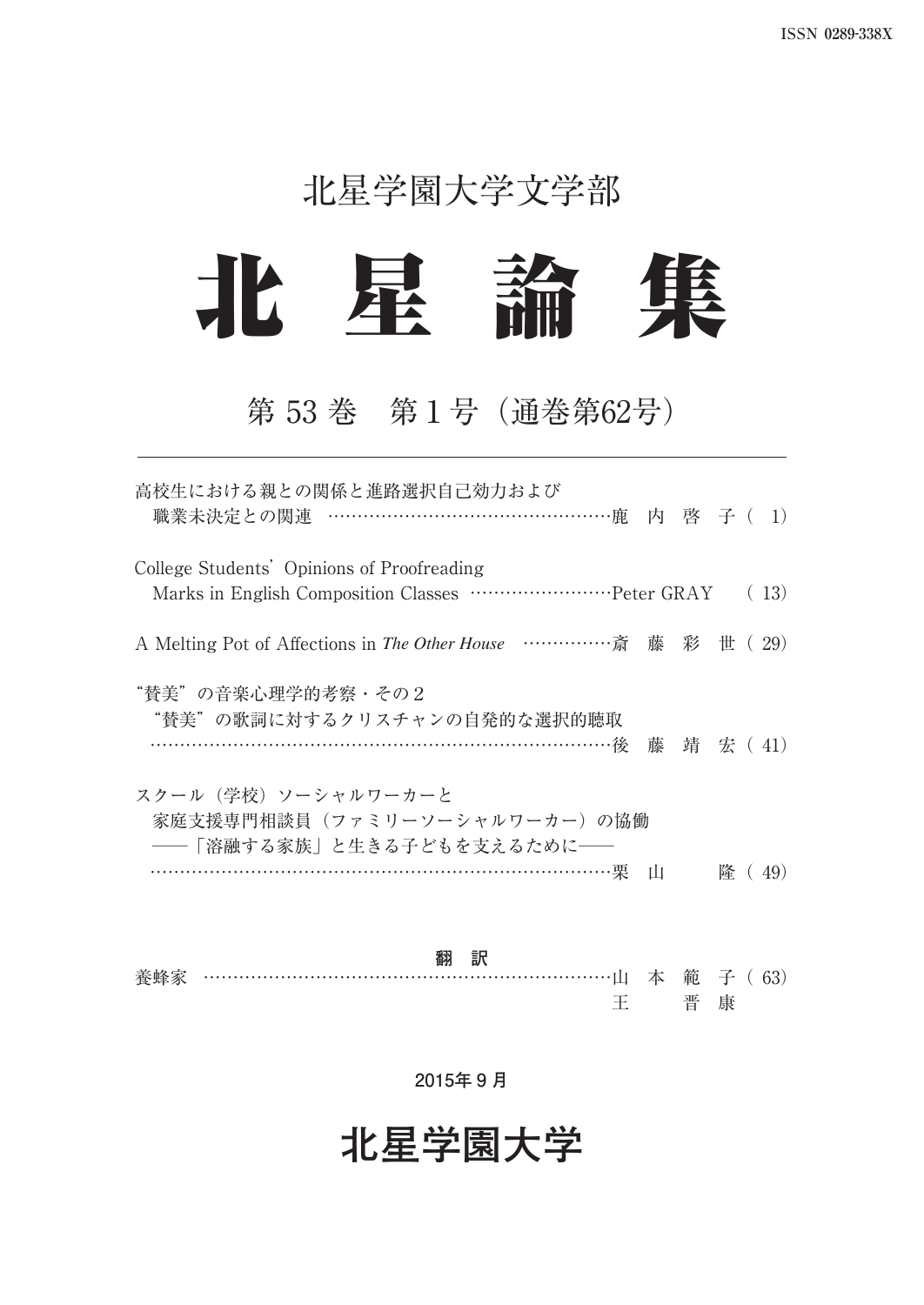#### **執筆者紹介**(掲載順)

| 鹿 |            | 内 啓 子 |     | 文 学<br>部 教<br>授    |
|---|------------|-------|-----|--------------------|
|   | Peter GRAY |       |     | 文学<br>部<br>教<br>授  |
| 斎 |            | 藤彩世   |     | 文学部専任講師            |
|   | 後藤         | 靖 宏   |     | 文 学<br>部<br>授<br>教 |
|   | 栗山         |       | 隆   | 社会福祉学部教授           |
| Ħ | 本          |       | 範 子 | 文学部准教授             |
| 王 |            | 晋     | 康   | 作<br>冢             |

### 北星学園大学文学部

北星論集 第53巻 第1号(通巻第62号)

2015年9月30日発行

- 編集代表者 **原 島 正 衛**
- 発 行 所 **北星学園大学** 〒004-8631 札幌市厚別区大谷地西2丁目3番1号

#### **HOKUSEI GAKUEN UNIVERSITY**

2-3-1, Oyachi Nishi, Atsubetsu-ku, Sapporo,004-8631 Japan

印 刷 所 社会福祉法人北海道リハビリー 〒061-1195 北広島市西の里507番地1